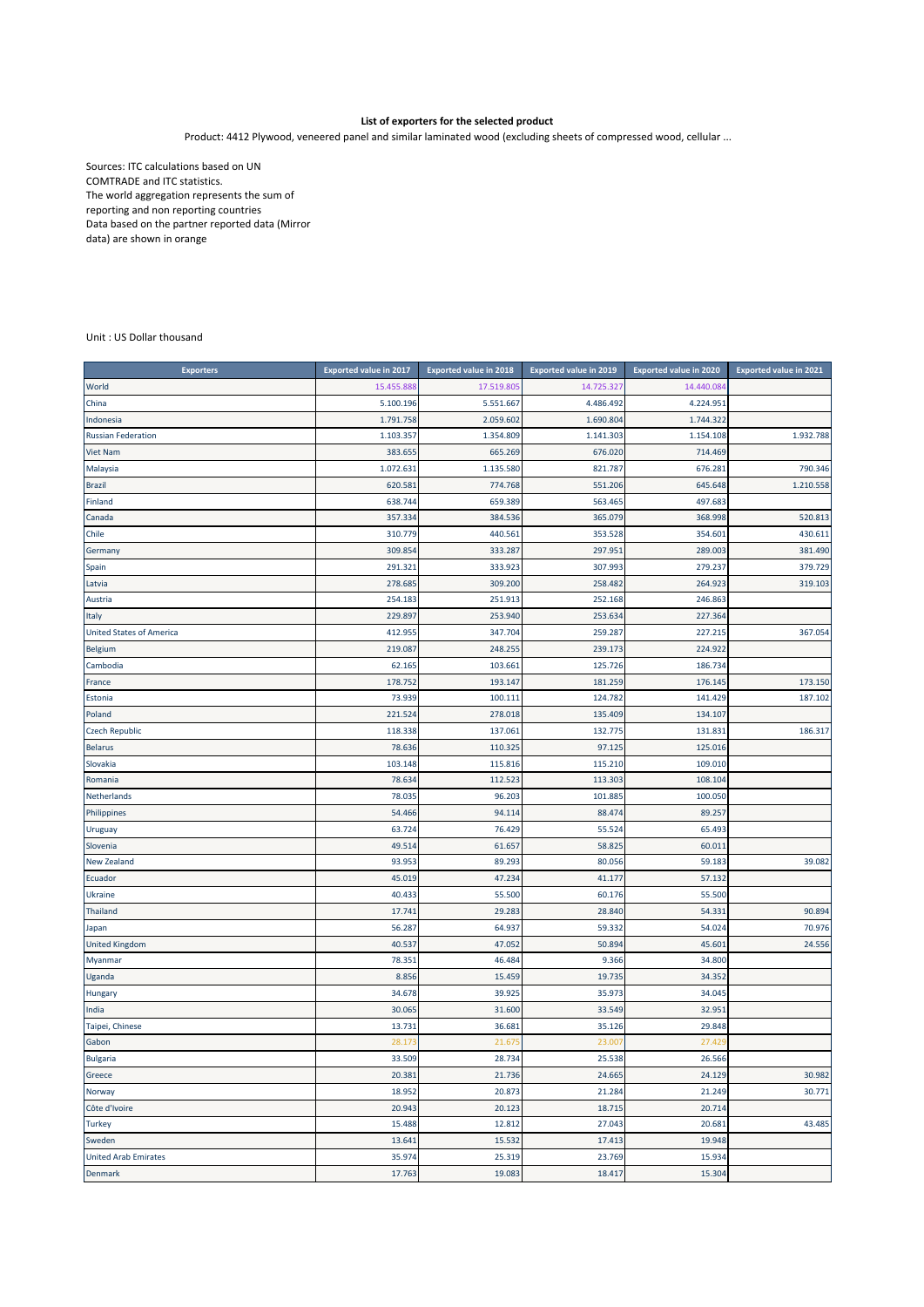| Morocco                           | 14.349      | 14.280      | 16.781                | 15.010 |        |
|-----------------------------------|-------------|-------------|-----------------------|--------|--------|
| Bosnia and Herzegovina            | 15.733      | 13.594      | 13.874                | 14.318 |        |
| South Africa                      | 17.081      | 19.568      | 12.967                | 13.510 | 13.797 |
| Mexico                            | 4.941       | 7.968       | 9.105                 | 13.348 |        |
| Tanzania, United Republic of      | 698         | 4.457       | 8.137                 | 12.242 |        |
| Singapore                         | 17.351      | 23.229      | 13.236                | 9.796  |        |
| Saudi Arabia                      | 15.544      | 17.502      | 11.797                | 8.911  |        |
| Serbia                            | 9.305       | 9.650       | 8.874                 | 8.181  | 9.127  |
| Portugal                          | 7.902       | 11.458      | 9.960                 | 7.437  | 10.742 |
| Palestine, State of               | 7.879       | 7.996       | 7.082                 | 7.263  |        |
| Australia                         | 4.592       | 4.243       | 5.167                 | 6.338  | 5.411  |
| Paraguay                          | 6.613       | 6.230       | 8.523                 | 6.188  | 16.768 |
| Lithuania                         | 7.299       | 9.127       | 6.320                 | 6.033  | 15.603 |
| Switzerland                       | 7.129       | 6.889       | 6.434                 | 5.260  | 7.549  |
|                                   | 5.95        | 6.27        | 5.15                  | 4.91   |        |
| Papua New Guinea                  | 1.883       | 2.258       | 4.505                 | 4.807  |        |
| Panama                            |             |             |                       |        |        |
| Korea, Republic of                | 3.431       | 3.563       | 4.891                 | 4.573  | 4.408  |
| Croatia                           | 3.835       | 5.653       | 4.884                 | 4.469  |        |
| Hong Kong, China                  | 8.300       | 7.837       | 7.294                 | 3.932  | 3.470  |
| <b>Honduras</b>                   | 4.453       | 5.364       | 4.538                 | 3.64   |        |
| Ghana                             | 36.926      | 8.172       | 6.817                 | 3.029  |        |
| Cameroon                          | 2.275       | 3.001       | 3.938                 | 2.622  |        |
| Peru                              | 6.605       | 4.867       | 2.486                 | 2.552  |        |
| Pakistan                          | 1.452       | 2.036       | 2.195                 | 2.495  |        |
| Malawi                            | 3.531       | 3.747       | 1.998                 | 2.483  |        |
| Moldova, Republic of              | 773         | 988         | 1.161                 | 1.633  |        |
| Jordan                            | 1.963       | 1.561       | 1.978                 | 1.387  |        |
| Tunisia                           | 67          | 97          | 310                   | 1.17   |        |
| Iran, Islamic Republic of         | 1.664       | 1.965       |                       | 1.167  |        |
| Sri Lanka                         | 203         |             | 888                   | 857    |        |
| Guyana                            | 1.374       | 1.805       | 1.128                 | 778    | 751    |
| Luxembourg                        | 442         | 485         | 413                   | 660    |        |
| Lebanon                           | 440         | 426         | 715                   | 624    |        |
| Georgia                           | 9           | 10          | 145                   | 589    | 1.495  |
| Egypt                             | 1.103       | 3.447       | 1.411                 | 574    |        |
| Fiji                              | 1.159       | 577         | 568                   | 529    |        |
| Lao People's Democratic Republic  | 2.758       | 1.891       | 14.759                | 507    |        |
| Ireland                           | 961         | 291         | 241                   | 483    | 533    |
| Guatemala                         | 465         | 419         | 264                   | 399    |        |
| Montenegro                        | 164         | 503         | 574                   | 309    |        |
| <b>Dominican Republic</b>         | 521         | 694         | 520                   | 235    |        |
| Kazakhstan                        | 160         | 1.079       | 585                   | 226    |        |
| Senegal                           | 1.059       | 1.986       | 864                   | 224    |        |
| Costa Rica                        | 29          | 115         | 35                    | 221    |        |
| Colombia                          | 127         | 101         | 234                   | 219    |        |
| Solomon Islands                   | $\mathbf 0$ | 804         |                       | 196    |        |
| Israel                            | 109         | 224         | 290                   | 194    |        |
| Kuwait                            | 559         | 605         | 310                   | 170    |        |
| <b>Free Zones</b>                 | 215         | 616         | 369                   | 156    |        |
| Nicaragua                         | 54          | 220         | 111                   | 146    |        |
| Oman                              | 1.936       | 2.824       | 1.375                 | 136    |        |
| Venezuela, Bolivarian Republic of |             | 161         | 136                   | 119    |        |
|                                   | 210         | 187         |                       |        |        |
| Curaçao                           |             |             | 306<br>$\overline{4}$ | 116    |        |
| Jamaica                           | 131         | 229         |                       | 96     |        |
| Bahrain                           | 286         | 529         | 314                   | 87     |        |
| Niger                             | $\pmb{0}$   | $\pmb{0}$   | $\pmb{0}$             | 82     |        |
| Nepal                             | 158         | 6           | 130                   | 80     |        |
| <b>Trinidad and Tobago</b>        | 120         | 91          | 123                   | 80     |        |
| Kenya                             | 293         | 263         | 169                   | 78     |        |
| Qatar                             | 532         | 129         | 240                   | 77     |        |
| Lesotho                           | $\mathbf 0$ | 1           | 13                    | 75     |        |
| Macedonia, North                  | 28          | 60          | 19                    | 72     |        |
| Samoa                             | $\pmb{0}$   | 40          | 45                    | 60     |        |
| Cyprus                            | $\pmb{0}$   | $\mathbf 0$ | 82                    | 54     |        |
| Sierra Leone                      | 59          | 24          | 57                    | 40     |        |
|                                   | 66          | 8           | 467                   | 36     |        |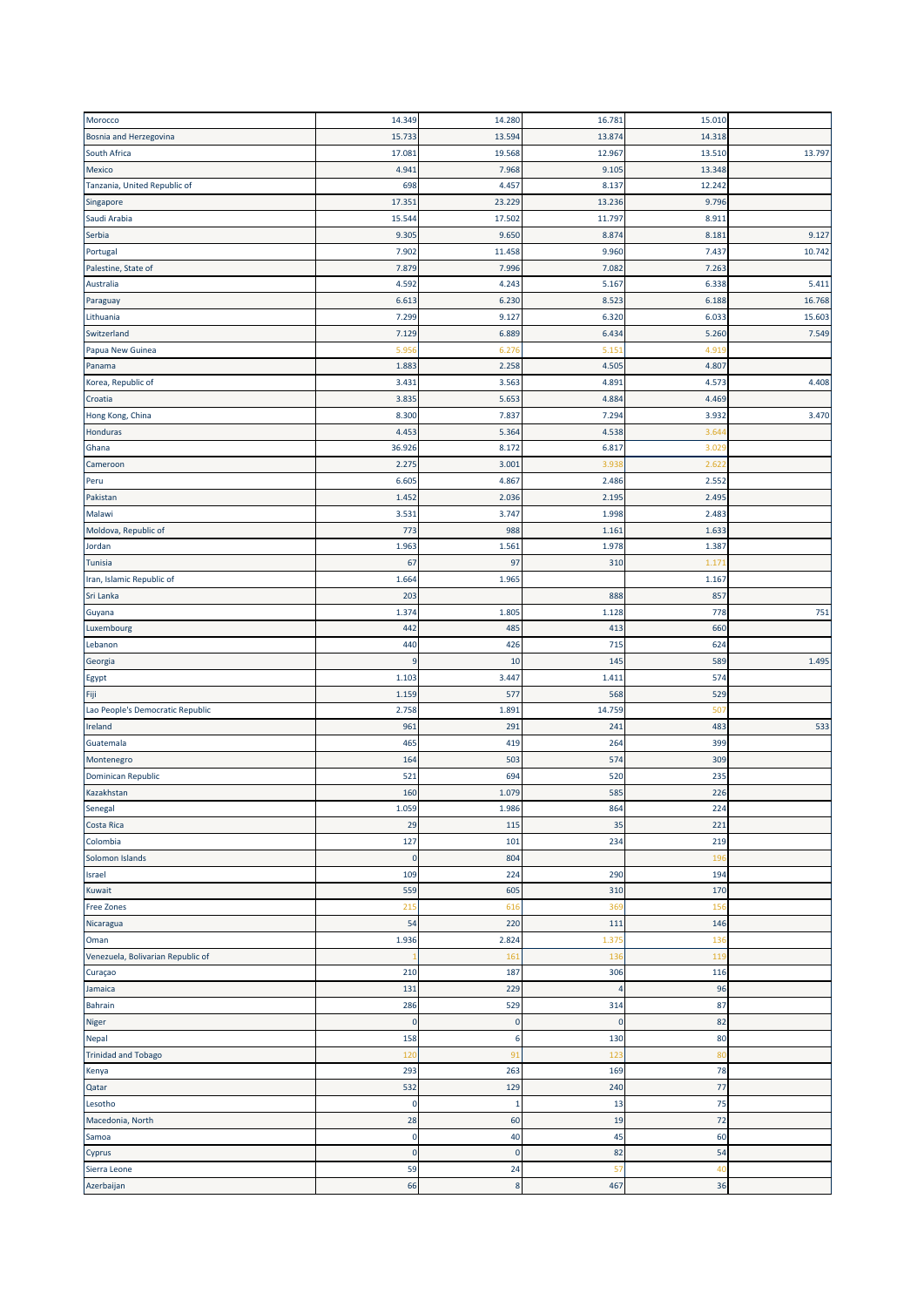| Angola                                    | $\pmb{0}$      | 556                | 71             | 35             |                         |
|-------------------------------------------|----------------|--------------------|----------------|----------------|-------------------------|
| French Southern and Antarctic Territories |                |                    |                | 2i             |                         |
| Andorra                                   | 0              | $\Omega$           | 15             | 25             |                         |
| Zambia                                    | $\mathbf{1}$   | 17                 | 29             | 23             |                         |
|                                           |                |                    |                |                |                         |
| Togo                                      | 18             | $\mathbf 0$        | 55             | 22             | $\mathbf{0}$            |
| <b>Mauritius</b>                          | 20             | 15                 | 16             | 19             |                         |
| Namibia                                   | 53             | 147                | 42             | 19             |                         |
| Madagascar                                | 0              | 40                 | $\overline{2}$ | 16             | $\mathbf{0}$            |
| Antigua and Barbuda                       | 5              | 21                 | $\overline{0}$ | 14             |                         |
| Botswana                                  | 9              | 21                 | 21             | 12             |                         |
| Bhutan                                    | 15             |                    |                | 10             |                         |
| Mozambique                                | $\pmb{0}$      | 60                 | 8              | 10             | 65                      |
| Rwanda                                    | 9              | 26                 | 39             |                |                         |
| Sint Maarten (Dutch part)                 | 11             | 18                 | 75             | 6              |                         |
| Mali                                      | $\mathbf{1}$   | 6                  | $\mathbf 0$    |                |                         |
| <b>Barbados</b>                           | 47             | 84                 | 5              | 6              |                         |
|                                           |                |                    |                |                |                         |
| Faroe Islands                             |                | 36                 | 27             |                |                         |
| Saint Lucia                               | 33             | 89                 | 13             | 4              |                         |
| Bangladesh                                | 27             | 21                 |                |                |                         |
| American Samoa                            |                |                    | - 2            |                |                         |
| Grenada                                   | 0              | 8                  | 0              | 2              |                         |
| Aruba                                     | 4              | $\overline{2}$     | $\overline{0}$ | $\mathbf 2$    |                         |
| <b>Burkina Faso</b>                       | 2              | $\Omega$           | 0              | $\overline{2}$ |                         |
| Uzbekistan                                | $\overline{2}$ | q                  | $\overline{0}$ | $1\,$          |                         |
| Eswatini                                  | 39             | 5                  | 4              | $\mathbf{1}$   |                         |
| Ethiopia                                  | 13             | 14                 | $\overline{4}$ | $1\,$          |                         |
| Dominica                                  |                |                    |                |                |                         |
| Cook Islands                              |                |                    |                |                |                         |
|                                           | 27             |                    |                | $\mathbf{1}$   |                         |
| <b>Bahamas</b>                            |                | 20                 | 11             |                |                         |
| Cayman Islands                            |                |                    |                |                |                         |
| <b>Brunei Darussalam</b>                  | 8              | -1                 | 34             | $\pmb{0}$      |                         |
| <b>Belize</b>                             | $\pmb{0}$      | 6                  | $\overline{0}$ | $\mathbf 0$    | $\overline{0}$          |
| Armenia                                   | 17             | -1                 | 8              | $\mathbf 0$    |                         |
| Bolivia, Plurinational State of           | $\pmb{0}$      | $\mathbf{0}$       | $\overline{0}$ | $\mathbf 0$    | 476                     |
| Bermuda                                   | $\pmb{0}$      | 3                  | 16             | $\mathbf 0$    |                         |
| Argentina                                 | 1.994          | 688                | 712            | $\pmb{0}$      | $\overline{0}$          |
| Congo                                     | 49             | $\mathbf 0$        | 8              | $\mathbf 0$    | $\boldsymbol{0}$        |
| Congo, Democratic Republic of the         |                | 3                  | $\overline{0}$ | $\mathbf 0$    |                         |
|                                           | $\pmb{0}$      |                    |                |                |                         |
|                                           | 4              |                    |                | $\pmb{0}$      |                         |
| El Salvador                               |                | 55<br>$\mathbf{0}$ | 22             |                |                         |
| Gambia                                    | $\pmb{0}$      | n                  | 270            | $\pmb{0}$      |                         |
| Kiribati                                  | 8              |                    |                | $\mathbf 0$    |                         |
| Nigeria                                   | 1.618          | 1.597              | 19             | $\Omega$       |                         |
| Saint Vincent and the Grenadines          | 9              | 22                 | $\mathbf 0$    | 0              |                         |
| Mauritania                                | $\pmb{0}$      | $\mathbf 0$        | $\pmb{0}$      | $\pmb{0}$      |                         |
| Mongolia                                  | $\pmb{0}$      | $\mathbf 0$        | $\overline{2}$ | $\pmb{0}$      |                         |
| Macao, China                              |                | $\mathbf 0$        | 11             | $\pmb{0}$      |                         |
| Iceland                                   | 0              | 20                 | $\mathbf{1}$   | $\pmb{0}$      | $\overline{\mathbf{5}}$ |
| Tajikistan                                | $\pmb{0}$      | $\mathbf 0$        | $\overline{0}$ | $\pmb{0}$      | $\mathbf{0}$            |
| Zimbabwe                                  | $\pmb{0}$      | $\mathbf 0$        | 28             | $\pmb{0}$      |                         |
| Seychelles                                | $\pmb{0}$      | 10                 | $\overline{0}$ | $\pmb{0}$      |                         |
| Somalia                                   | 107            |                    |                |                |                         |
| Sudan                                     | $\pmb{0}$      | $\mathbf 0$        | 17             |                |                         |
|                                           |                |                    |                |                |                         |
| <b>Turks and Caicos Islands</b>           | 43             |                    |                |                |                         |
| Ship stores and bunkers                   |                |                    |                |                |                         |
| United States Minor Outlying Islands      |                | 13                 | 13             |                |                         |
| Iraq                                      |                |                    | -2             |                |                         |
| Haiti                                     | 48             |                    |                |                |                         |
| Korea, Democratic People's Republic of    | 13             |                    | -6             |                |                         |
| Liberia                                   | 32             | 29                 | 13             |                |                         |
| <b>Marshall Islands</b>                   | 12.863         | 7.026              | 2.253          |                |                         |
| Palau                                     | $\pmb{0}$      | 17                 | -6             |                |                         |
| Norfolk Island                            |                | 18                 | 10             |                |                         |
| Bonaire, Sint Eustatius and Saba          |                |                    | 23             |                |                         |
| Nauru                                     | 29             |                    |                |                |                         |
| Gibraltar                                 | 7              |                    |                |                |                         |
| Guinea                                    | 1.370          | 691                | 345            |                |                         |